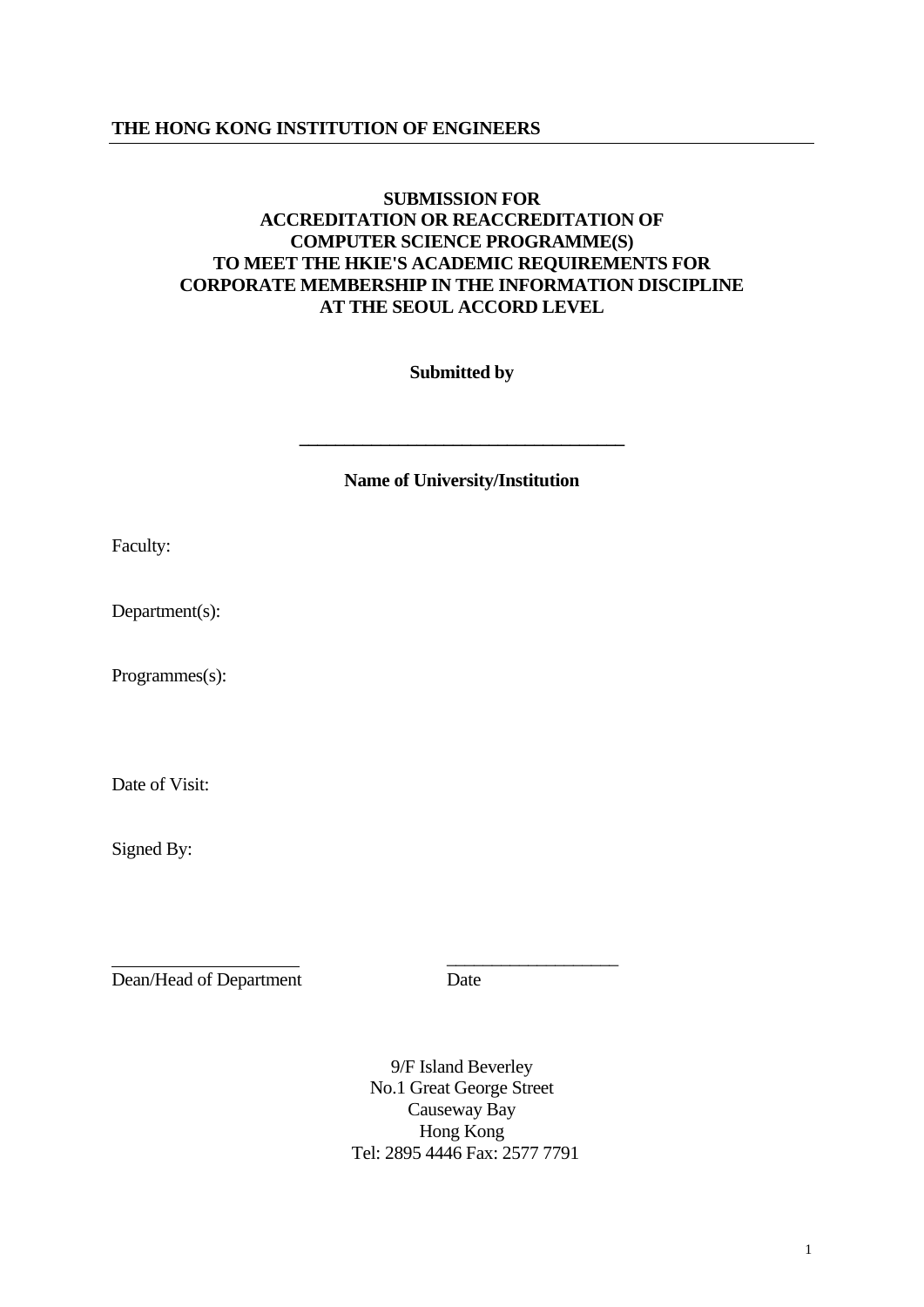## **GUIDANCE NOTES**

## **FOR**

## **COMPLETION OF THE QUESTIONNAIRE**

This questionnaire is designed to assist academic departments in the preparation of their submission for a professional accreditation exercise and the Visiting Teams in the assimilation of the information required.

The information requested is set out below and references the HKIE's Professional Accreditation Handbook for Computer Science Programmes. It is strongly recommended that this handbook should be studied carefully before completion of the questionnaire.

#### **Contents**

The questionnaire is set out as follows:

Part 1: General information related to the university/institution

Part 2: General information related to the department

Part 3: Information related to the Computer Science programme(s) – general

Part 4: Information related to the Computer Science programme(s) – criteria specific

Part 2 is required for each department and Part 3 and Part 4 should be completed for each programme for which accreditation was requested.

To avoid duplication of information and effort, provide information only once and thereafter clearly state under which heading it is to be found.

## **Completion**

The questionnaire is provided in soft copies. Please enter the response after the description of information required in each clause and complete the tables.

Please do **not** change the wording, sequence or format of the sections, clauses, headings or tables.

Six copies of the submission should be sent to the HKIE in hard copy and in CD ROMs at **least six weeks before** the visit. Major attachments should be placed at the end of the appropriate section of the completed questionnaire.

Two copies of the latest edition of the calendar/prospectus should also be included with the questionnaire.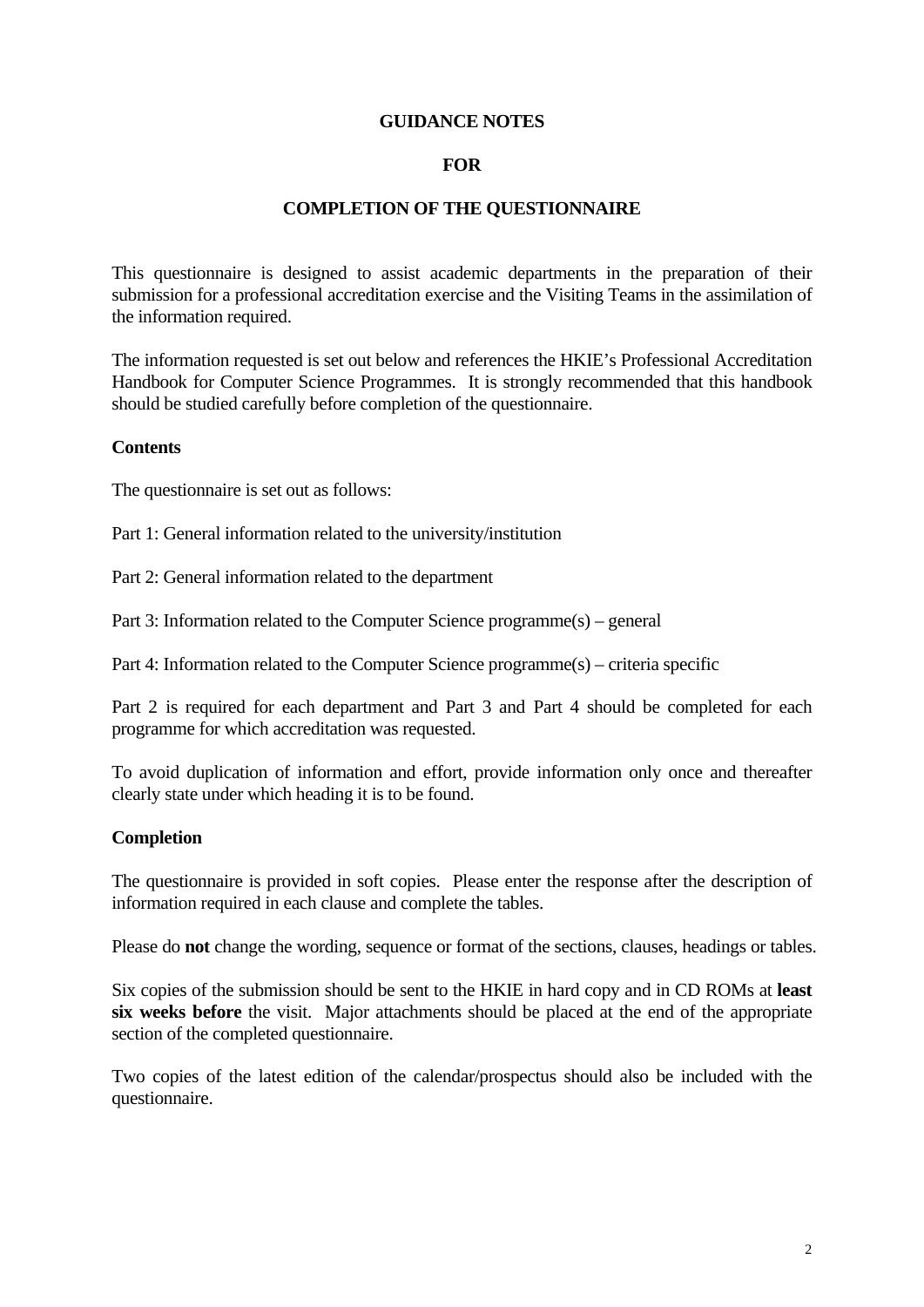# GENERAL INFORMATION

# RELATED TO THE UNIVERSITY/INSTITUTION

# 1.1 **Vice Chancellor, President or Director**

Title:

Name:

## 1.2 **Dean**

Name:

Date of appointment:

## 1.3 **Structure of the University/Institution**

 Provide details of the organisational structure of the university including its major academic and administrative components. An organisational chart may be attached if appropriate.

# 1.4 **Funding**

Describe the funding arrangements for the university.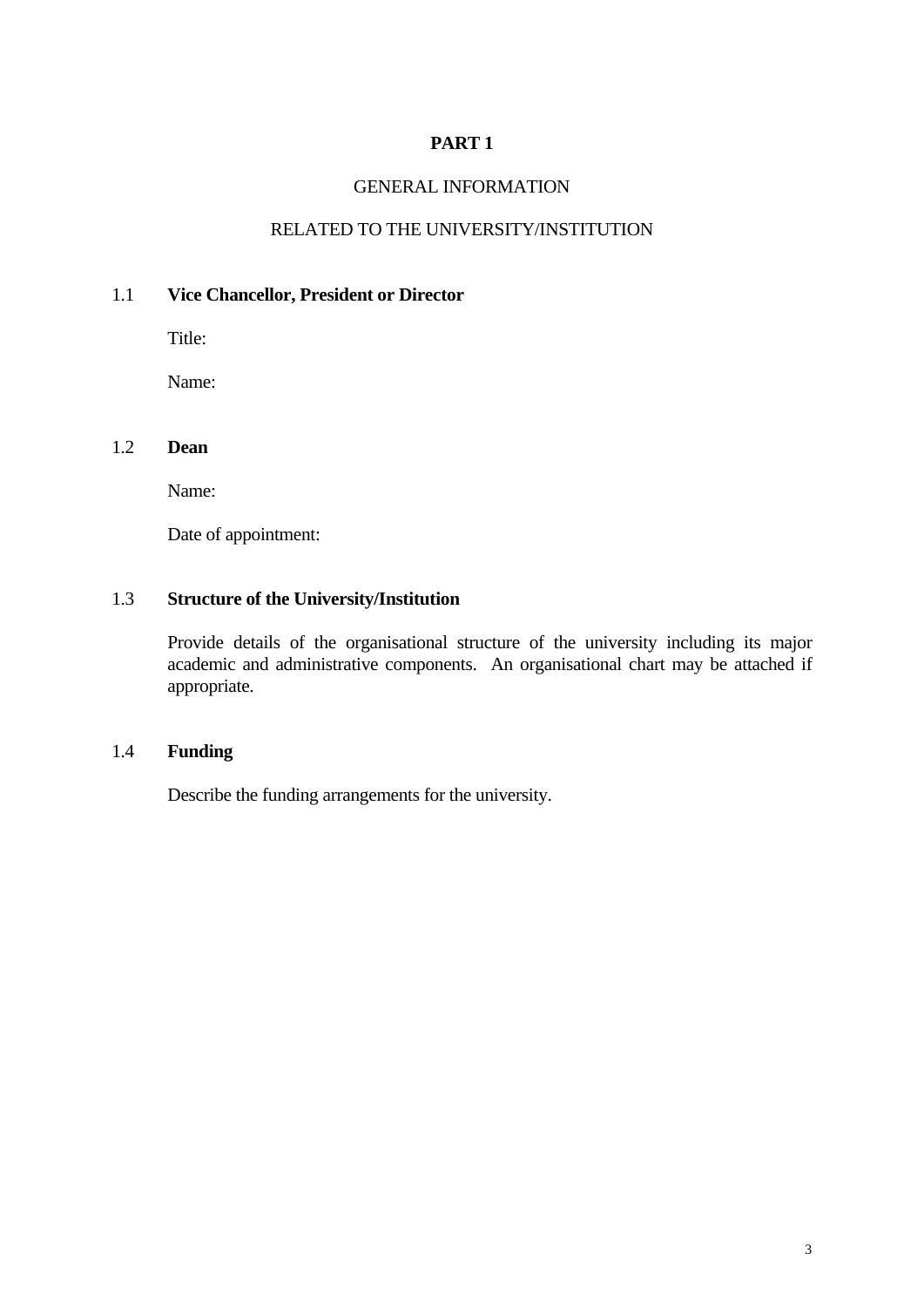## GENERAL INFORMATION

# RELATED TO THE DEPARTMENT

**Note**: A copy of this section should be completed and submitted for each department hosting a programme being accredited.

## 2.1 **Structure of the Department hosting the programme**

 Provide details of the major organisational structure of the Department including its major academic administrative components. An organisational chart may be attached if appropriate.

## 2.2 **Administrative Responsibilities**

 Describe the authority of the Dean, Head of Department and others within the Department who hold the ultimate responsibility for the programme(s) to be accredited.

## 2.3 **Other Departments/Supporting Units**

 Provide details and describe the relationship with other Departments/Supporting Units that provide courses for the computer science programme.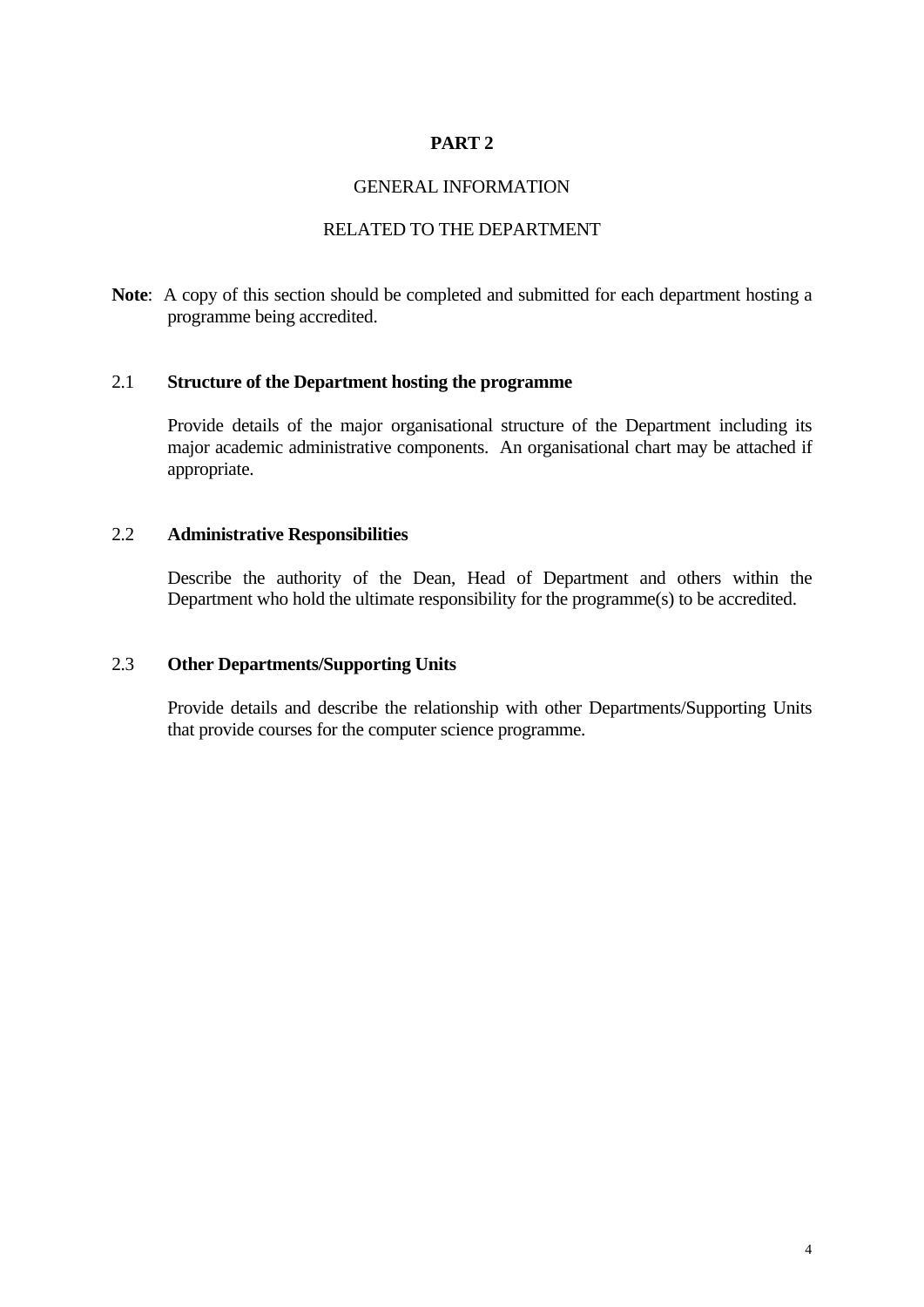## INFORMATION RELATED TO THE

#### COMPUTER SCIENCE PROGRAMME(S) – GENERAL

**Note:** A copy of this section should be completed and submitted for each programme being accredited.

## 3.1 **Title of the programme**

Please use the name as specified in the calendar/prospectus.

# 3.2 **Programme structure**

Mode of operation: (Full Time/ Part Time)

Other (please specify):

## 3.3 **Starting date and date of last major revision**

 Date of first intake of students: Date of last major revision: Date the HKIE notified of revision:

#### 3.4 **Other Information**

Please provide other information which is considered relevant to the accreditation exercise.

## 3.5 **Future Plans**

Provide details for the future plans and budget for the programme.

# 3.6 **Previous accreditation/validation record**

Date on which last professional accreditation exercise took place:

Outcome of the exercise:

Please provide a copy of the report and decision letter of the last accreditation exercise.

## 3.7 **Amendments to the programme**

 Please provide details of any changes made to the programme since the last professional accreditation exercise.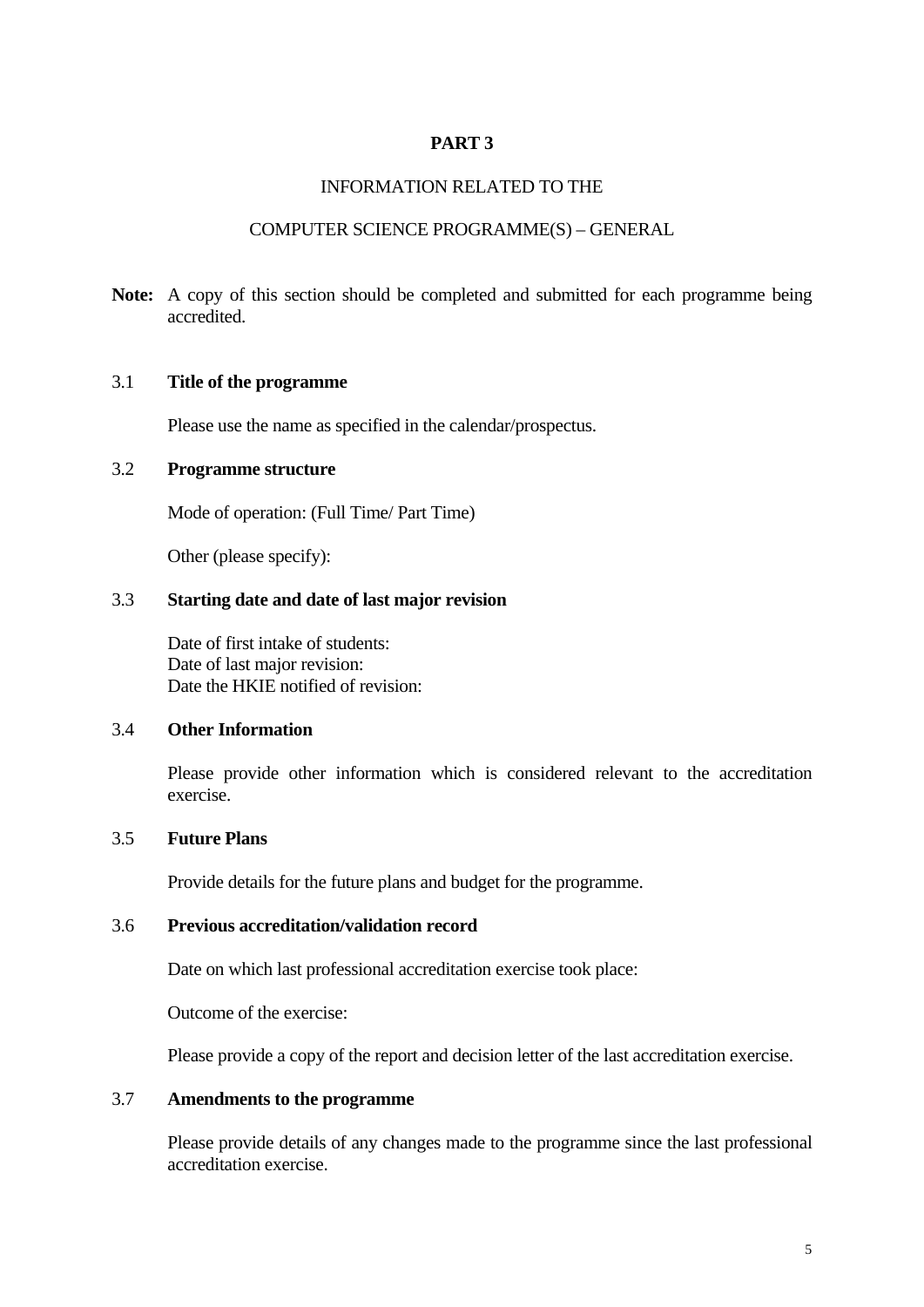## INFORMATION RELATED TO THE

## COMPUTER SCIENCE PROGRAMME(S) – CRITERIA SPECIFIC

**Note:** A copy of this section should be completed and submitted for each programme being accredited.

## 4.1 **Aims and Objectives**

 Provide details of the programme educational objectives and their relationship to the university/institution, college, department and programme mission statements. Provide details of the following:

- The applicable institutional, college, departmental, and programme Mission Statements and documents where they are published.
- The Programme Educational Objectives and state where these are published.
- How the Programme Educational Objectives are consistent with the Mission of the university/institution, in the form of a matrix below.

|                   | <b>University/Institution Mission Elements</b> |   |  |  |   |  |  |  |
|-------------------|------------------------------------------------|---|--|--|---|--|--|--|
| Programme         |                                                | ◠ |  |  | 5 |  |  |  |
| <b>Objectives</b> |                                                |   |  |  |   |  |  |  |
|                   |                                                |   |  |  |   |  |  |  |
|                   |                                                |   |  |  |   |  |  |  |
|                   |                                                |   |  |  |   |  |  |  |
|                   |                                                |   |  |  |   |  |  |  |
|                   |                                                |   |  |  |   |  |  |  |
|                   |                                                |   |  |  |   |  |  |  |
|                   |                                                |   |  |  |   |  |  |  |

## **Relationship of Programme Objectives to University/Institution Mission**

- \* Please mark "X" to the appropriate boxes in the above matrix to indicate their relationship.
- The Programme outcomes that describe what students are expected to know and to do by the time of graduation. These must include (Note 1):
	- (a) An ability to apply knowledge of computing and mathematics appropriate to the programme outcomes and to the discipline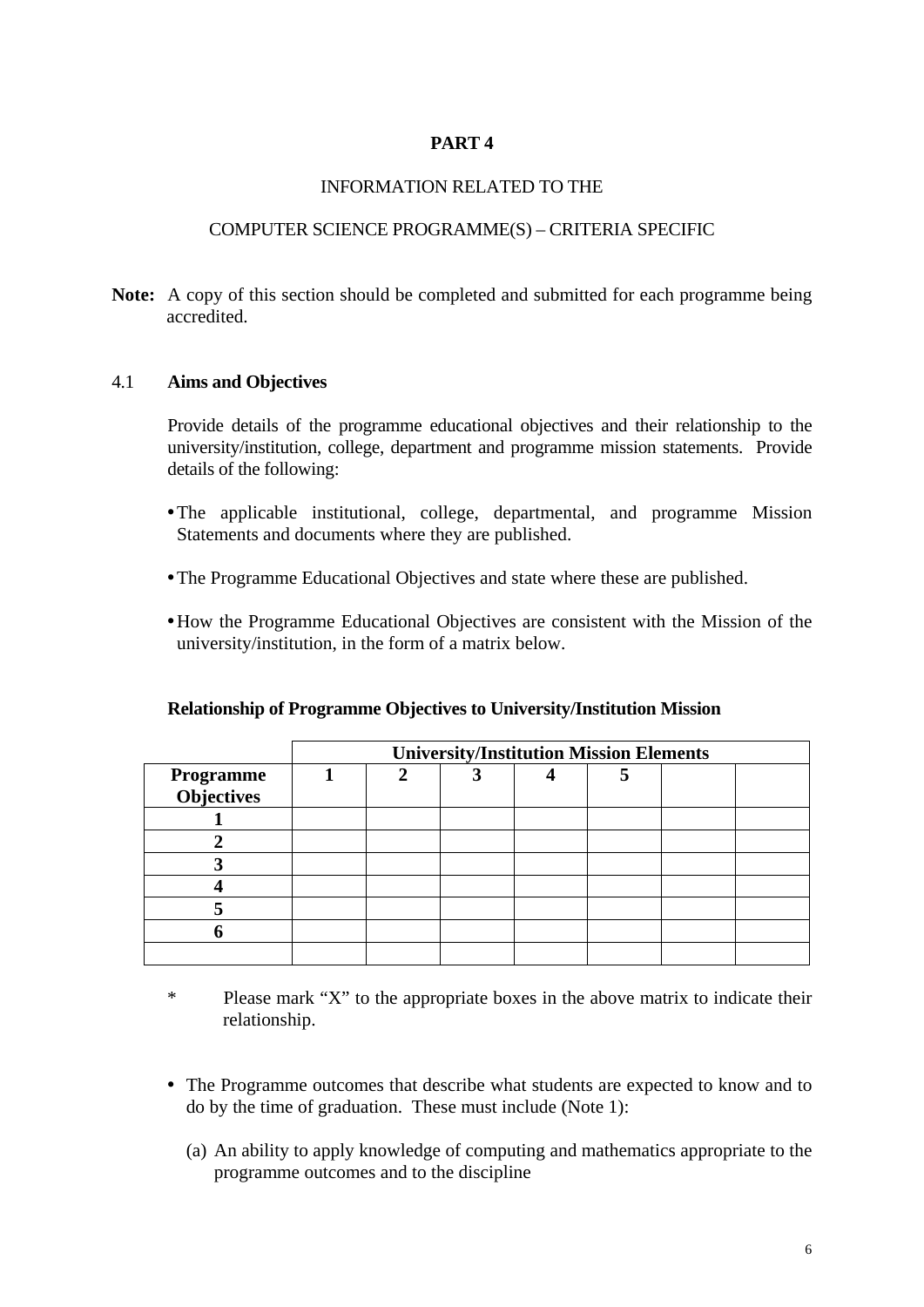- (b) An ability to apply knowledge of a computing specialisation, and domain knowledge appropriate for the computing specialisation to the abstraction and conceptualisation of computing models
- (c) An ability to analyse a problem, and identify and define the computing requirements appropriate to its solution
- (d) An ability to design, implement, and evaluate a computer-based system, process, component, or program to meet desired needs with appropriate consideration for public health and safety, social and environmental considerations
- (e) An ability to function effectively on teams to accomplish a common goal
- (f) An understanding of professional, ethical, legal, security and social issues and responsibilities
- (g) An ability to communicate effectively with a range of audiences
- (h) An ability to analyse the local and global impact of computing on individuals, organisations, and society
- (i) Recognition of the need for and an ability to engage in continuing professional development
- (j) An ability to use current techniques, skills, and tools necessary for computing practice with an understanding of the limitations.
- Note 1: The graduate attributes are reproduced from the HKIE accreditation criteria for computer science programmes. The interpretation of these graduate attributes should be consistent with the requirements of the Seoul Accord and a copy of the Seoul Accord Graduate Attributes is enclosed at the end of the Professional Accreditation Handbook for Computer Science Programmes.

## **If the programme under consideration has different set of outcomes than the above, please present**

- (i) the list of programme outcomes
- (ii) the matching between these outcomes to the HKIE required outcomes
	- Present the relationship between the programme educational objectives and programme outcomes in the form of a matrix below.

| <b>Relationship of Programme Outcomes to Programme Objectives</b> |  |  |
|-------------------------------------------------------------------|--|--|
|                                                                   |  |  |

|                                     | PROGRAMME OBJECTIVES |   |   |  |  |  |  |  |
|-------------------------------------|----------------------|---|---|--|--|--|--|--|
| <b>PROGRAMME</b><br><b>OUTCOMES</b> |                      | 2 | ว |  |  |  |  |  |
|                                     |                      |   |   |  |  |  |  |  |
|                                     |                      |   |   |  |  |  |  |  |
|                                     |                      |   |   |  |  |  |  |  |
|                                     |                      |   |   |  |  |  |  |  |
|                                     |                      |   |   |  |  |  |  |  |
|                                     |                      |   |   |  |  |  |  |  |
|                                     |                      |   |   |  |  |  |  |  |
|                                     |                      |   |   |  |  |  |  |  |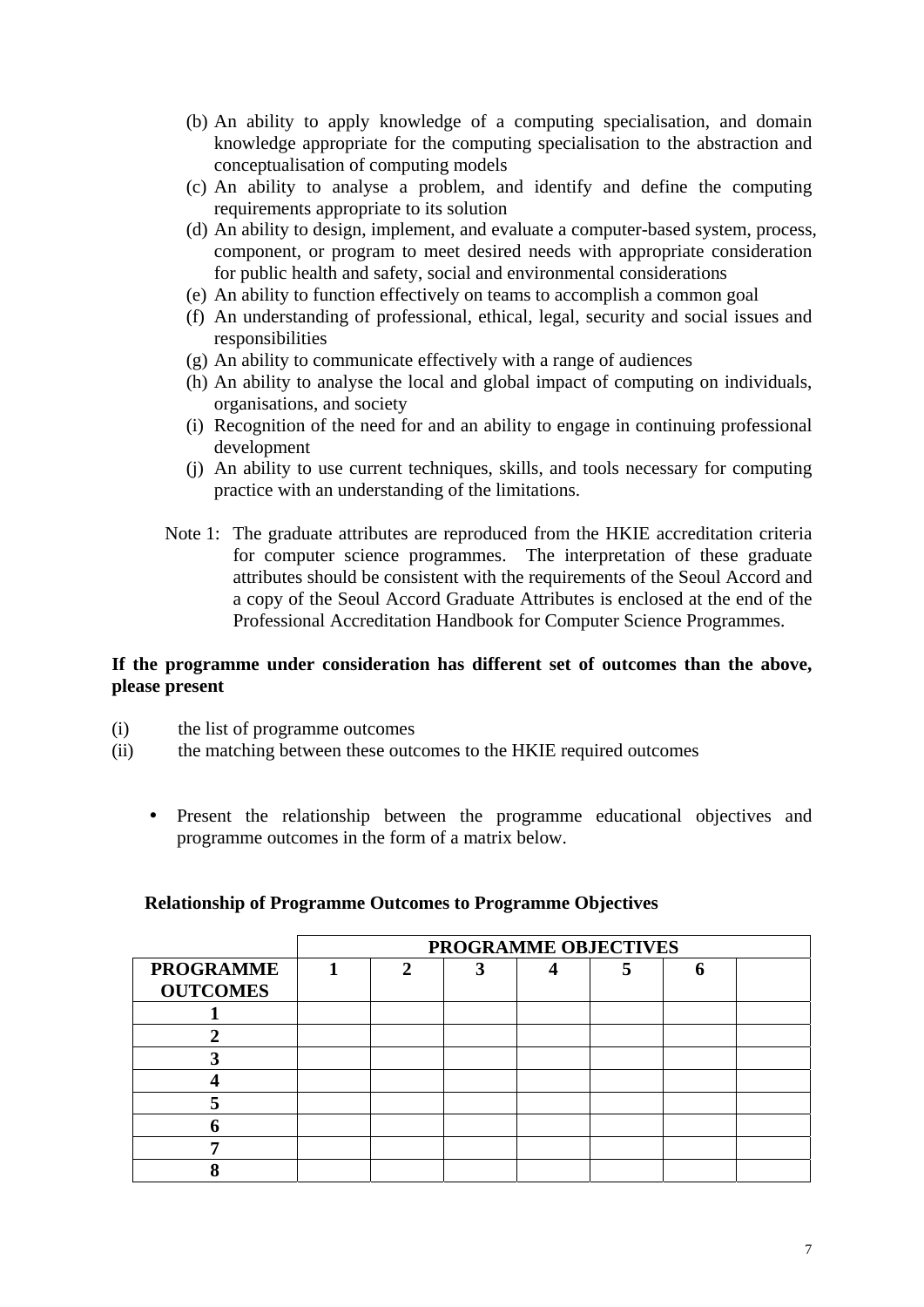\* Please mark "X" to the appropriate boxes in the above matrix to indicate their relationship.

Present the measurement dimension of each programme outcome

(1) (2)

 $(3)$  ……

#### Example:

Ability to communicate effectively (Graduate attribute)

Measurement Dimension

- 1) An ability to comprehend and write effective reports on complex\* computing activities.
- 2) An ability to comprehend and write clear design documentation on complex\* computing activities.
- 3) An ability to make effective presentations on complex\* computing activities to the computing community and the society at large.
- 4) An ability to give and understand clear instructions on complex\* computing activities.
- \* Description for complex computing activities provided in the Seoul Accord graduate attributes at the end of the Professional Accreditation Handbook for Computer Science Programmes.

## 4.2 **Duration**

Provide the following:

Programme duration

Weeks per annum (excluding examination and study time):

Number of years:  $\alpha$  actual:

Full Time Equivalent: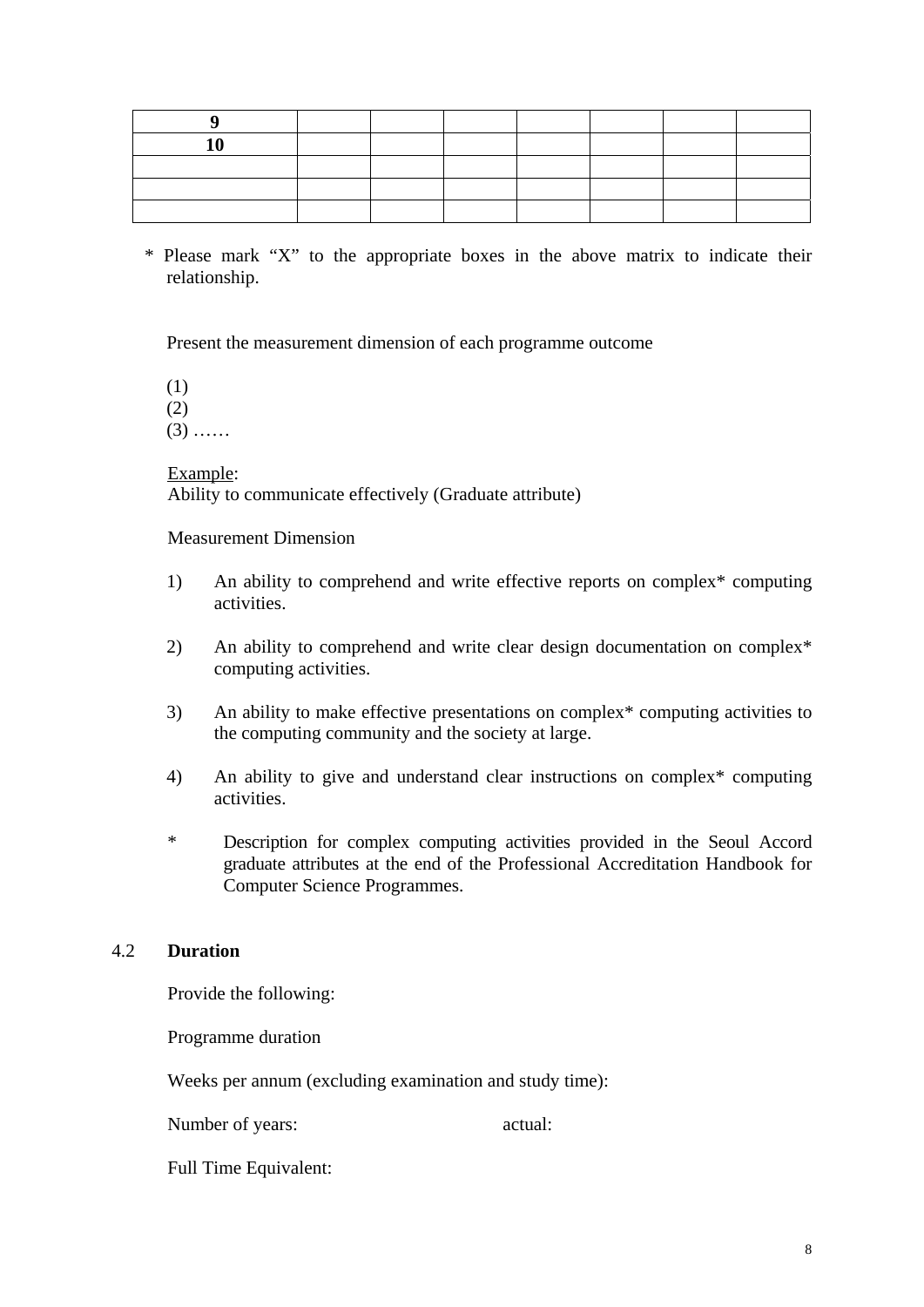## 4.3 **Syllabuses and Curriculum**

### 4.3.1 **Programme structure**

Provide a block diagram for the programme structure clearly showing core and **optional** course titles, and all possible routes through the programme.

## 4.3.2 **Curriculum**

(i) For each course/module/subject within the programme, please provide the following:

 name of course/module/subject leader syllabus (with the date of last major and minor revision) statement of objectives/outcomes list of essential and reference text-books relationship of course to Programme Outcomes assessment details

- (ii) Describe the provisions for any co-operative education that is used to satisfy curricular requirements.
- (iii) Provide a matrix showing the contribution of courses/modules/subjects to programme outcomes. Indicate how a programme outcome is met through teaching, practice and measurement.

Please use the following indication to mark on the matrix.

**T – Teach** 

- **P Practice**
- **M Measured**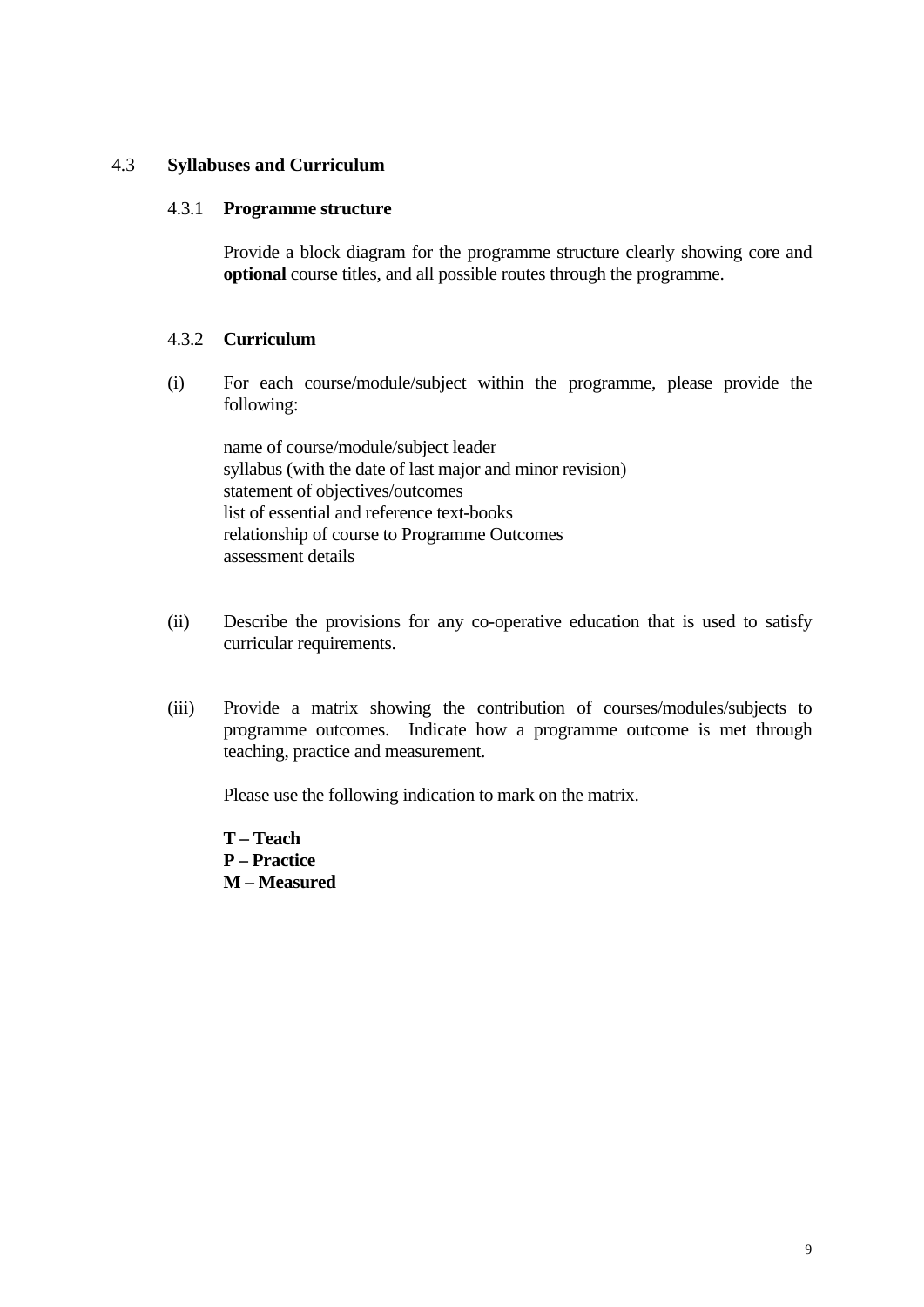|                       |                | <b>Programme Outcomes</b> |                |                         |                         |   |   |   |   |                  |    |  |
|-----------------------|----------------|---------------------------|----------------|-------------------------|-------------------------|---|---|---|---|------------------|----|--|
|                       |                | $\mathbf{1}$              | $\overline{2}$ | $\overline{\mathbf{3}}$ | $\overline{\mathbf{4}}$ | 5 | 6 | 7 | 8 | $\boldsymbol{9}$ | 10 |  |
|                       | ${\bf ABCXXX}$ |                           |                |                         |                         |   |   |   |   |                  |    |  |
|                       | <b>ABCXXX</b>  |                           |                |                         |                         |   |   |   |   |                  |    |  |
|                       | <b>ENGXXX</b>  |                           |                |                         |                         |   |   |   |   |                  |    |  |
|                       | <b>ENGXXX</b>  |                           |                |                         |                         |   |   |   |   |                  |    |  |
|                       | <b>ENGXXX</b>  |                           |                |                         |                         |   |   |   |   |                  |    |  |
|                       | <b>ENGXXX</b>  |                           |                |                         |                         |   |   |   |   |                  |    |  |
|                       | <b>HUMXXX</b>  |                           |                |                         |                         |   |   |   |   |                  |    |  |
|                       | <b>HUMXXX</b>  |                           |                |                         |                         |   |   |   |   |                  |    |  |
|                       | <b>MATHXXX</b> |                           |                |                         |                         |   |   |   |   |                  |    |  |
|                       | <b>COMPXXX</b> |                           |                |                         |                         |   |   |   |   |                  |    |  |
|                       | <b>COMPXXX</b> |                           |                |                         |                         |   |   |   |   |                  |    |  |
|                       | <b>COMPXXX</b> |                           |                |                         |                         |   |   |   |   |                  |    |  |
|                       | <b>COMPXXX</b> |                           |                |                         |                         |   |   |   |   |                  |    |  |
|                       | <b>COMPXXX</b> |                           |                |                         |                         |   |   |   |   |                  |    |  |
|                       | <b>COMPXXX</b> |                           |                |                         |                         |   |   |   |   |                  |    |  |
|                       | <b>COMPXXX</b> |                           |                |                         |                         |   |   |   |   |                  |    |  |
|                       | <b>COMPXXX</b> |                           |                |                         |                         |   |   |   |   |                  |    |  |
| Course/Module/Subject | <b>COMPXXX</b> |                           |                |                         |                         |   |   |   |   |                  |    |  |
|                       | <b>COMPXXX</b> |                           |                |                         |                         |   |   |   |   |                  |    |  |
|                       | <b>COMPXXX</b> |                           |                |                         |                         |   |   |   |   |                  |    |  |
|                       | <b>COMPXXX</b> |                           |                |                         |                         |   |   |   |   |                  |    |  |
|                       | <b>COMPXXX</b> |                           |                |                         |                         |   |   |   |   |                  |    |  |
|                       | <b>COMPXXX</b> |                           |                |                         |                         |   |   |   |   |                  |    |  |
|                       | <b>COMPXXX</b> |                           |                |                         |                         |   |   |   |   |                  |    |  |
|                       | <b>COMPXXX</b> |                           |                |                         |                         |   |   |   |   |                  |    |  |
|                       | <b>COMPXXX</b> |                           |                |                         |                         |   |   |   |   |                  |    |  |
|                       | <b>COMPXXX</b> |                           |                |                         |                         |   |   |   |   |                  |    |  |
|                       | <b>COMPXXX</b> |                           |                |                         |                         |   |   |   |   |                  |    |  |
|                       | <b>COMPXXX</b> |                           |                |                         |                         |   |   |   |   |                  |    |  |
|                       | <b>COMPXXX</b> |                           |                |                         |                         |   |   |   |   |                  |    |  |
|                       | <b>COMPXXX</b> |                           |                |                         |                         |   |   |   |   |                  |    |  |
|                       | <b>COMPXXX</b> |                           |                |                         |                         |   |   |   |   |                  |    |  |
|                       | <b>COMPXXX</b> |                           |                |                         |                         |   |   |   |   |                  |    |  |
|                       | <b>COMPXXX</b> |                           |                |                         |                         |   |   |   |   |                  |    |  |
|                       |                |                           |                |                         |                         |   |   |   |   |                  |    |  |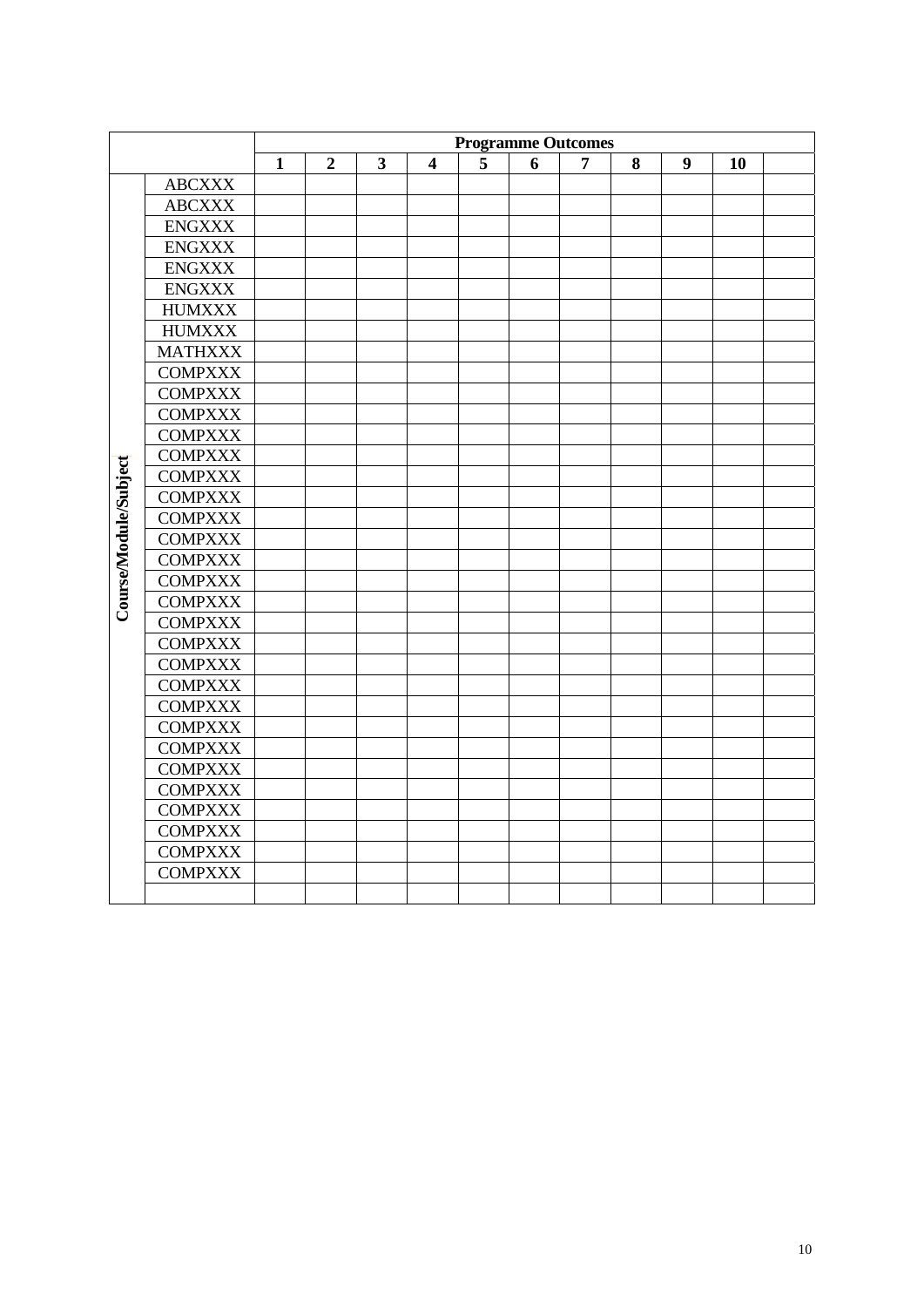(iv) Provide curriculum details using the format below for each year of the programme.

# 4.3.2a **Curriculum Details**

Year \_\_\_\_\_\_\_\_\_\_\_

| <b>Course/Module/Subject (Indicate</b><br>core subject and options) | Timetabled work in hours per<br>No of<br>week<br>teaching |     | <b>Total hours</b> | <b>Total</b><br>credits | <b>Assessment</b><br><b>Components</b><br>and their | <b>Academic staff</b><br>member<br>responsible for |            |                               |
|---------------------------------------------------------------------|-----------------------------------------------------------|-----|--------------------|-------------------------|-----------------------------------------------------|----------------------------------------------------|------------|-------------------------------|
|                                                                     | Lect                                                      | Tut | <b>Pract</b>       | weeks                   |                                                     |                                                    | weightings | the course/<br>module/subject |
|                                                                     |                                                           |     |                    |                         |                                                     |                                                    |            |                               |
|                                                                     |                                                           |     |                    |                         |                                                     |                                                    |            |                               |
|                                                                     |                                                           |     |                    |                         |                                                     |                                                    |            |                               |
|                                                                     |                                                           |     |                    |                         |                                                     |                                                    |            |                               |
|                                                                     |                                                           |     |                    |                         |                                                     |                                                    |            |                               |
|                                                                     |                                                           |     |                    |                         |                                                     |                                                    |            |                               |
| <b>TOTAL:</b>                                                       |                                                           |     |                    |                         |                                                     |                                                    |            |                               |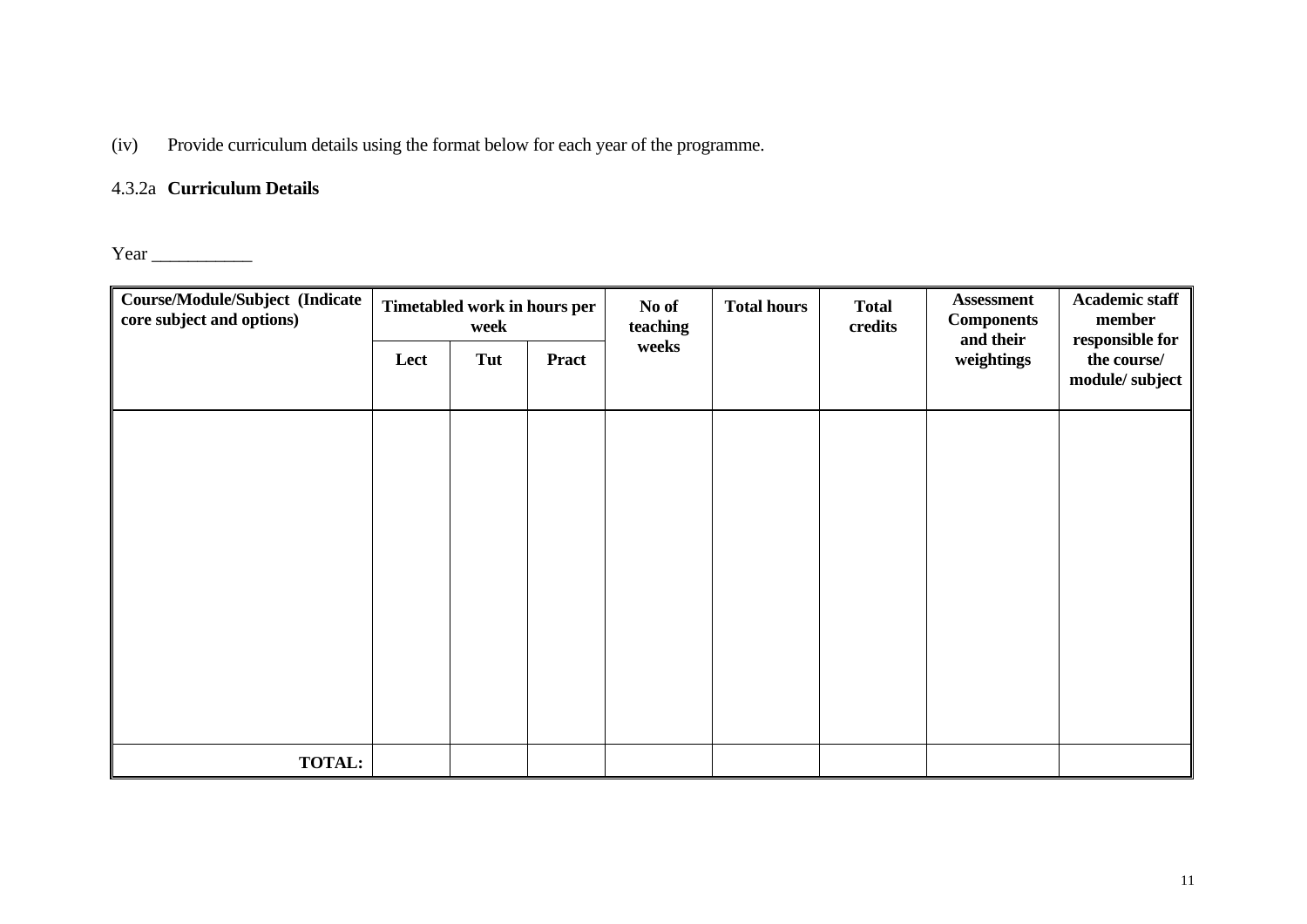#### 4.3.2b **Curriculum Details**

Year \_\_\_\_\_\_\_\_\_\_

| <b>Course/Module/Subject</b> | <b>Term</b> |      | <b>Hours</b> |       | Indicate the number of credits in the programme contributed to the<br>following curriculum contents |                                                               |                                   |  |  |
|------------------------------|-------------|------|--------------|-------|-----------------------------------------------------------------------------------------------------|---------------------------------------------------------------|-----------------------------------|--|--|
|                              |             | Lect | Lab/tut      | Other | <b>Mathematics and</b><br><b>Sciences</b>                                                           | <b>Computer Science</b><br>and Engineering<br><b>Subjects</b> | Complementary<br><b>Electives</b> |  |  |
|                              |             |      |              |       |                                                                                                     |                                                               |                                   |  |  |
|                              |             |      |              |       |                                                                                                     |                                                               |                                   |  |  |
|                              |             |      |              |       |                                                                                                     |                                                               |                                   |  |  |
|                              |             |      |              |       |                                                                                                     |                                                               |                                   |  |  |
|                              |             |      |              |       |                                                                                                     |                                                               |                                   |  |  |
|                              |             |      |              |       |                                                                                                     |                                                               |                                   |  |  |
| TOTAL:                       |             |      |              |       |                                                                                                     |                                                               |                                   |  |  |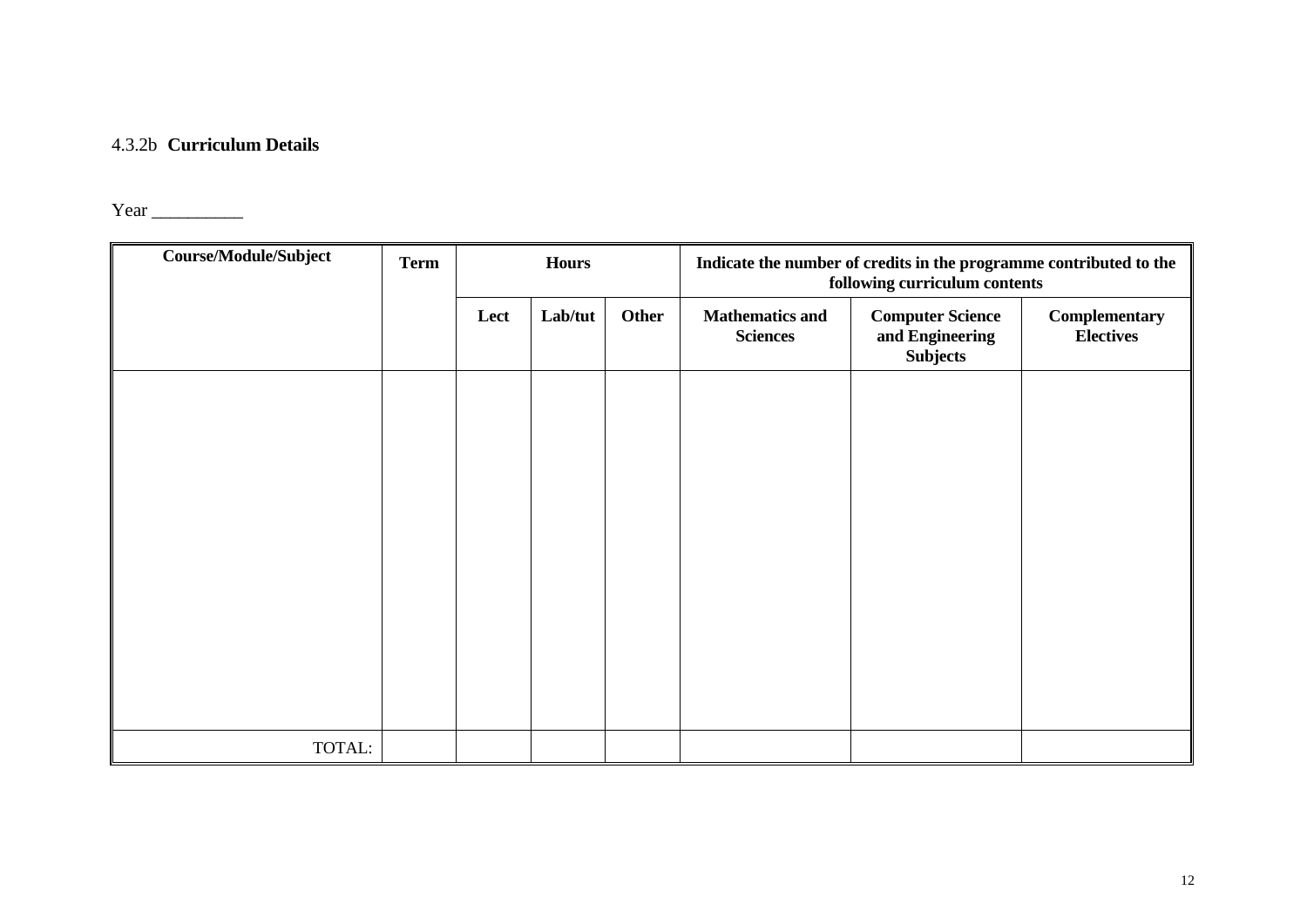# 4.3.2 c **Design Elements**

 Please provide details of the courses/modules/subjects in the programme which exhibit elements of engineering design.

| Course/Module/Subject<br><b>Title</b> | Design content<br>in course work | <b>Design</b><br>Project(s) | Design content<br>in Laboratories |
|---------------------------------------|----------------------------------|-----------------------------|-----------------------------------|
|                                       |                                  |                             |                                   |
|                                       |                                  |                             |                                   |
|                                       |                                  |                             |                                   |
|                                       |                                  |                             |                                   |
|                                       |                                  |                             |                                   |
|                                       |                                  |                             |                                   |
|                                       |                                  |                             |                                   |
|                                       |                                  |                             |                                   |
|                                       |                                  |                             |                                   |
|                                       |                                  |                             |                                   |

Please mark "X" to indicate the presence of the specific elements in the course/module/subject.

# 4.3.2 d **Projects**

Please provide details of the use of project work within the programme.

Outline the arrangements for project allocation in final year.

 Please make available for the Visiting Team examples of projects representing the range of topics covered and the marking, including details showing how the final project mark was achieved.

 Please provide a list of project titles and marks (or grades) in the table below **for the most recent year available.**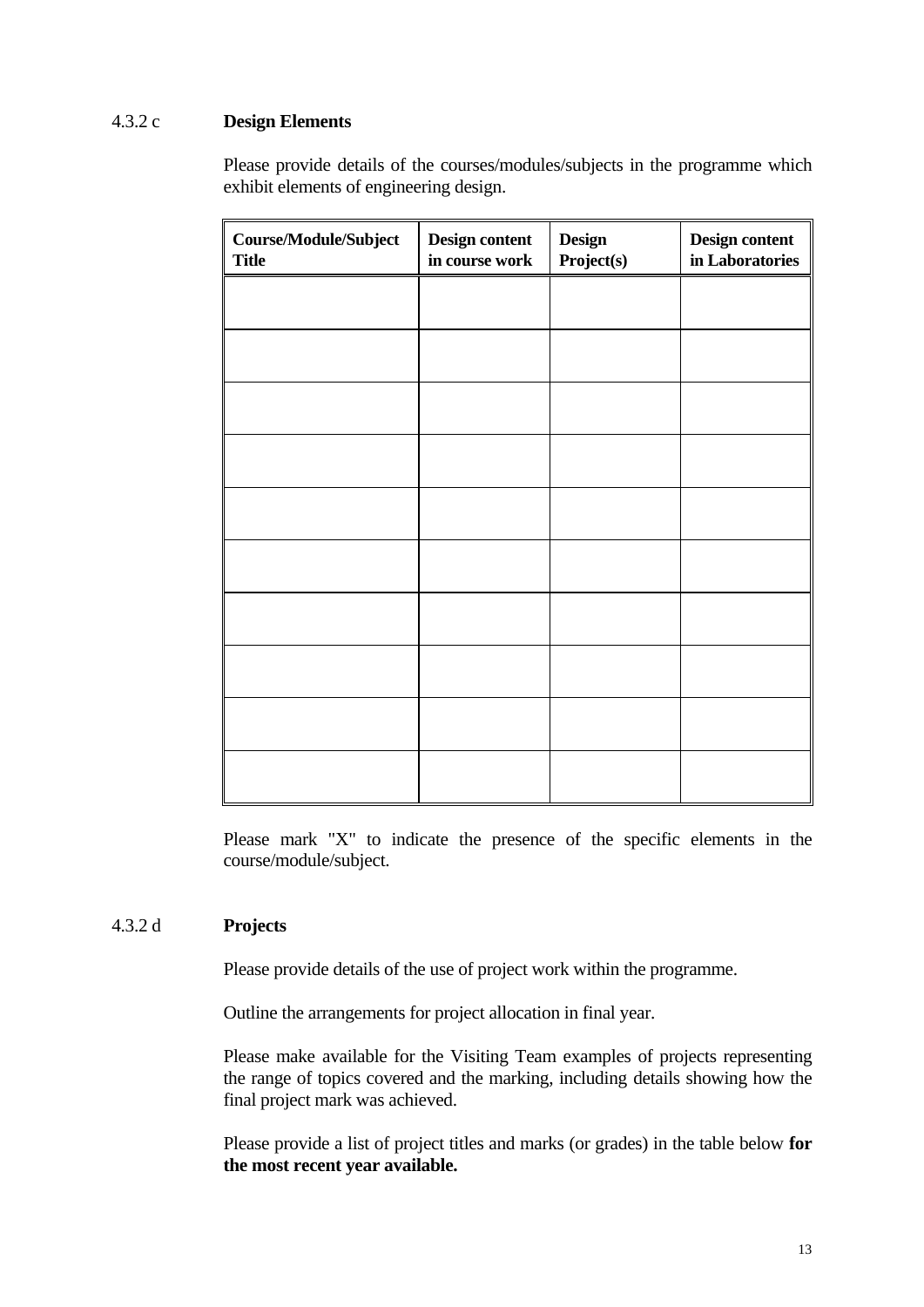| <b>Title</b> | <b>Supervisor</b> | <b>Student</b> | Mark/Grade |
|--------------|-------------------|----------------|------------|
|              |                   |                |            |
|              |                   |                |            |
|              |                   |                |            |
|              |                   |                |            |
|              |                   |                |            |
|              |                   |                |            |
|              |                   |                |            |
|              |                   |                |            |
|              |                   |                |            |
|              |                   |                |            |
|              |                   |                |            |
|              |                   |                |            |
|              |                   |                |            |
|              |                   |                |            |

# 4.3.2 e **Practical Training**

 Please describe the form of provision made for the practical training of students, whether they are offered in the form of workshop training, internship or industrial attachment.

For the last three years, please indicate the proportion of graduates who have:

| <b>Year of graduation</b>          |  |  |
|------------------------------------|--|--|
| Received practical training        |  |  |
| Did not receive practical training |  |  |

Provide details of the nature of the practical training received.

# 4.3.2 f **Award of the Degree**

Provide details of the classification of degrees. What are the conditions for the award of:

> an honours degree a pass degree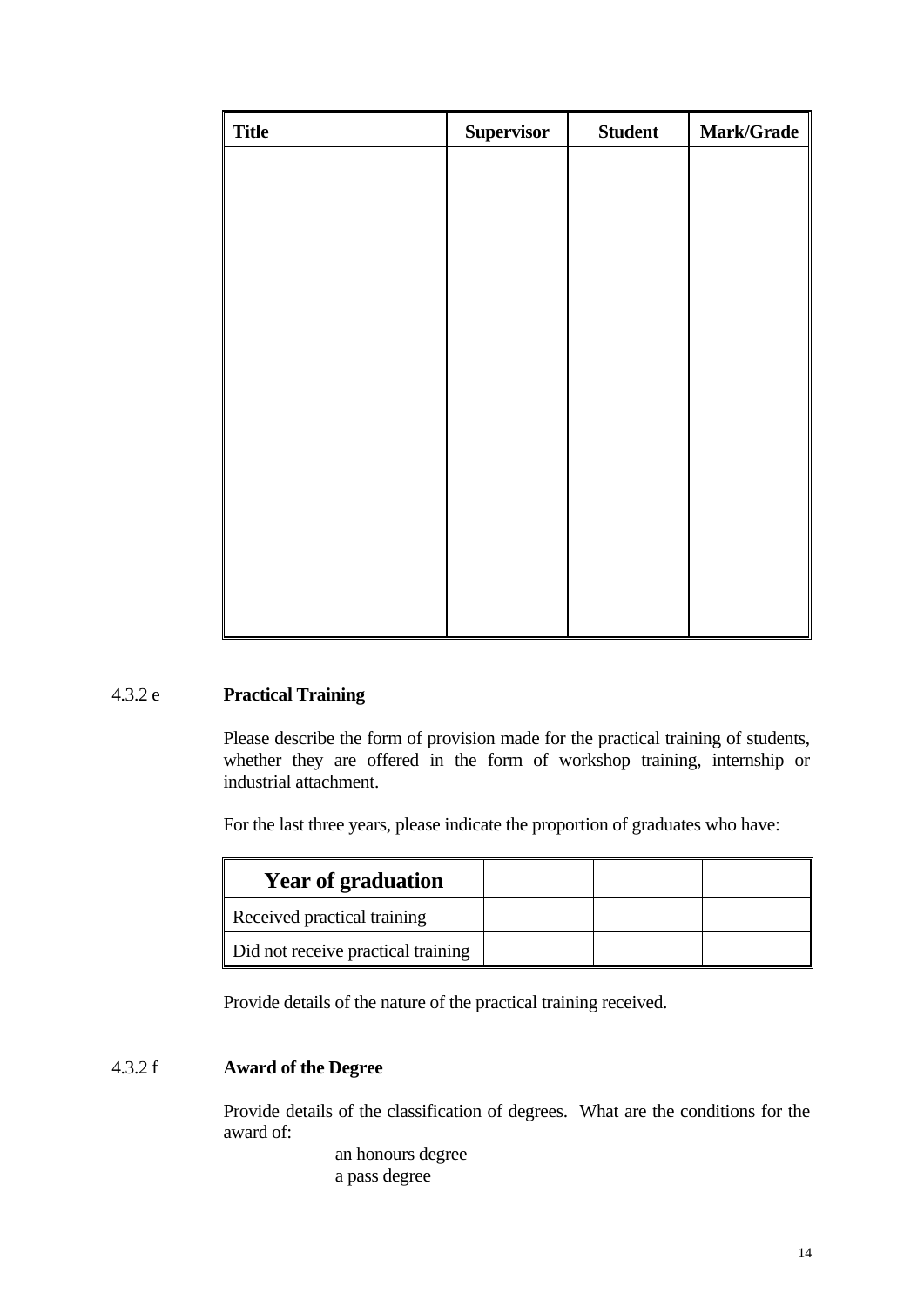Please indicate, for each of the past five years, the number of awards in the table below, and the total number of students who were admitted to the corresponding first year of the programme.

| <b>Year of Graduation</b>                                                                                     |     |  |  |  |
|---------------------------------------------------------------------------------------------------------------|-----|--|--|--|
| The total number of students admitted to the<br>programme in the corresponding first year                     |     |  |  |  |
| The total number of students admitted to the<br>programme in the corresponding second and<br>subsequent years |     |  |  |  |
| The<br>number of these<br>students graduating with<br>honours degrees                                         | 1st |  |  |  |
|                                                                                                               | 2/1 |  |  |  |
|                                                                                                               | 2/2 |  |  |  |
|                                                                                                               | 3rd |  |  |  |
| The number of these students graduating with<br>pass degrees                                                  |     |  |  |  |
| The number of these students leaving the<br>programme                                                         |     |  |  |  |
| The number of these students who are still<br>studying in the programme                                       |     |  |  |  |

# 4.4 **Academic Staff**

- 4.4.1 Identify the programme director/leader and describe in detail his/her responsibilities.
- 4.4.2 Describe the composition, size, credentials, experience, and workload of the academic staff that support this programme.
- 4.4.3 Describe the competencies of the academic staff and how they are adequate to cover the curricular areas of the programme.
- 4.4.4 Please provide information on the number of staff within the Department

| <b>Staff</b>              | <b>Academic Year</b> |  |  |  |  |
|---------------------------|----------------------|--|--|--|--|
|                           |                      |  |  |  |  |
| <b>Full-time Academic</b> |                      |  |  |  |  |
| Part-time Academic        |                      |  |  |  |  |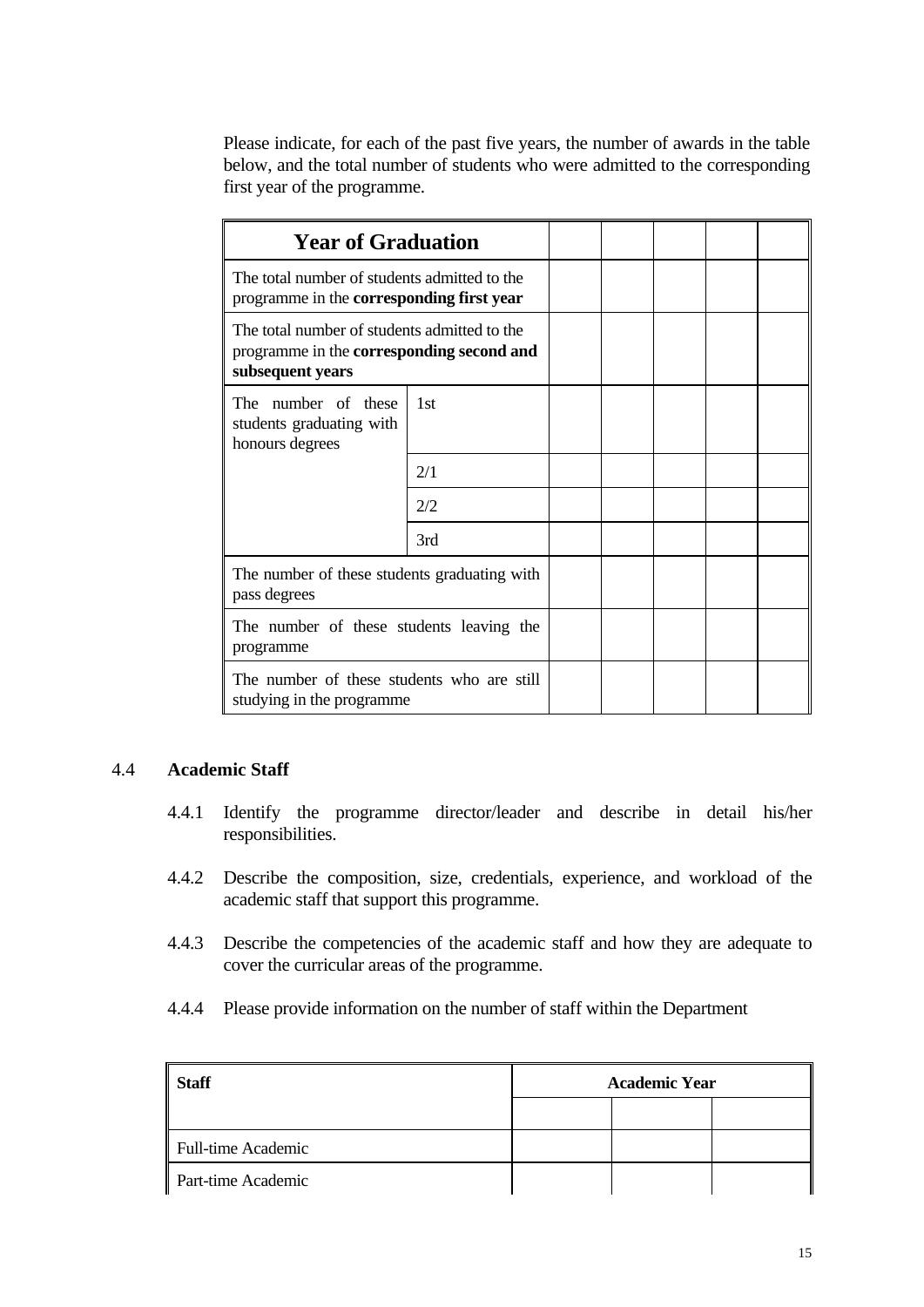| Full-time office/administration    |  |  |
|------------------------------------|--|--|
| Part-time office/administration    |  |  |
| Full-time technical                |  |  |
| Part-time technical                |  |  |
| Teaching assistant (hours)         |  |  |
| Other support staff                |  |  |
| <b>TOTAL</b>                       |  |  |
| Academic staff on sabbatical leave |  |  |
| Total establishment academic staff |  |  |
| Number of academic staff vacancies |  |  |

For the full time academic staff, please provide the distribution of age demographics.

|          | <b>Grade/Rank of Position</b> |           |                        |                            |
|----------|-------------------------------|-----------|------------------------|----------------------------|
| Age      | <b>Chair Professor</b>        | Professor | Associate<br>Professor | Others<br>(please specify) |
| below 30 |                               |           |                        |                            |
| 31-40    |                               |           |                        |                            |
| 41-50    |                               |           |                        |                            |
| 51-60    |                               |           |                        |                            |
| above 60 |                               |           |                        |                            |

## 4.4.5 **Part-time Staff**

Describe how the part-time staff are supervised and evaluated in relation to the delivery of the required course content, competence in teaching and availability to students.

## 4.4.6 **Academic Staff Vitae**

For each academic staff member in the Department and other servicing Departments who are supporting the programme, complete a copy of the form below. A curriculum vitae may be submitted provided it supplies all the information requested on the form.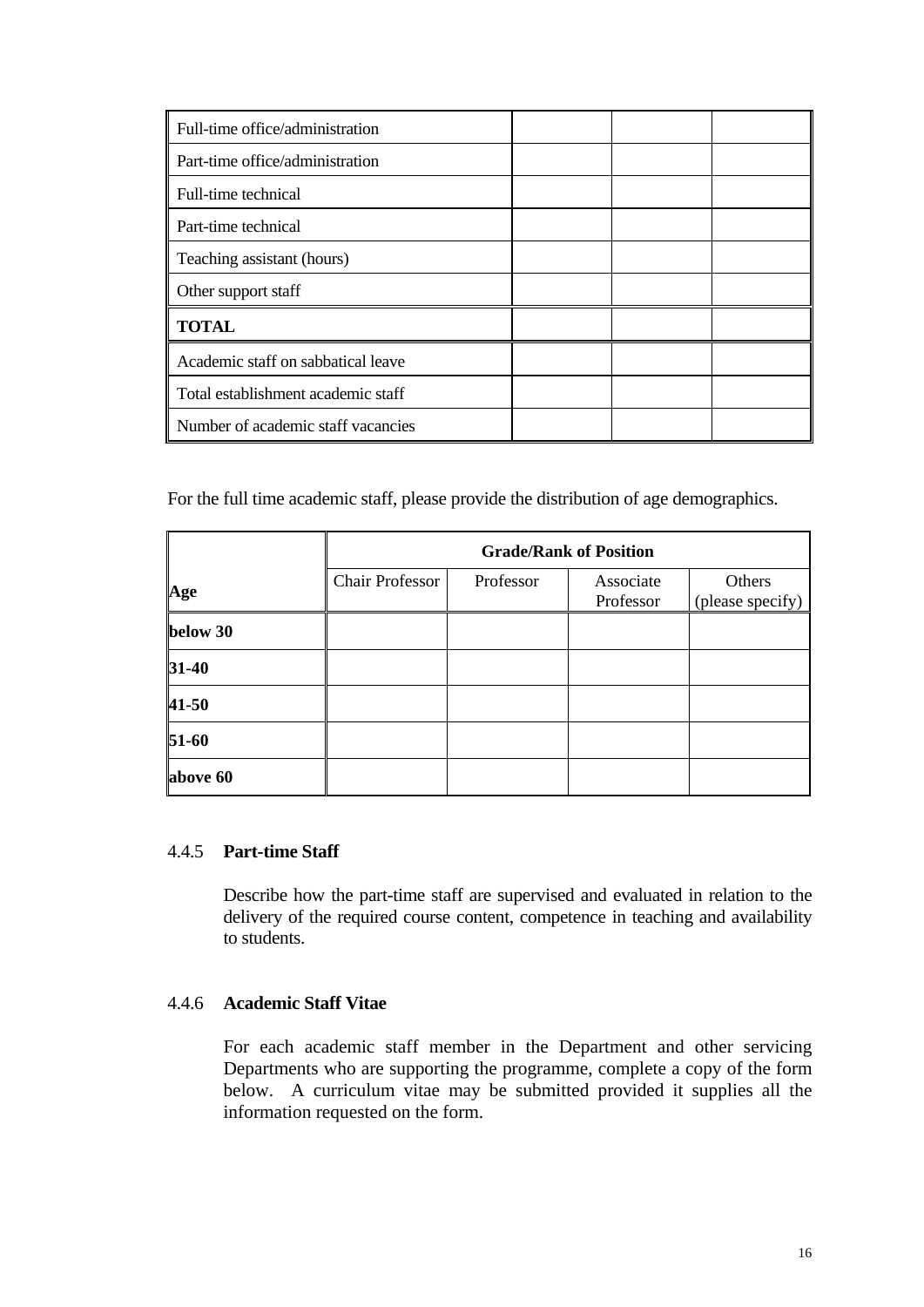#### **Name:** Present Position:

**Date:** a) joining the University/Institution b) present appointment

## **Academic Qualifications**

| Degree | University/Institution | Date |
|--------|------------------------|------|
|        |                        |      |

# **Member of the HKIE**

## **Other Professional Qualifications**

# **Sabbatical Leave/Industrial Attachment/Other Activities Supporting Professional Development**



Year Organisation Location

## **Courses/modules/subjects taught in the past three years**

Undergraduate Postgraduate

**Present teaching courses/modules/subjects and student contact hours per course/module/subject per year** 

# **Number of student projects/theses supervised**

Undergraduate Masters PhD

Completed (last 3 years) Completed (lifetime) In progress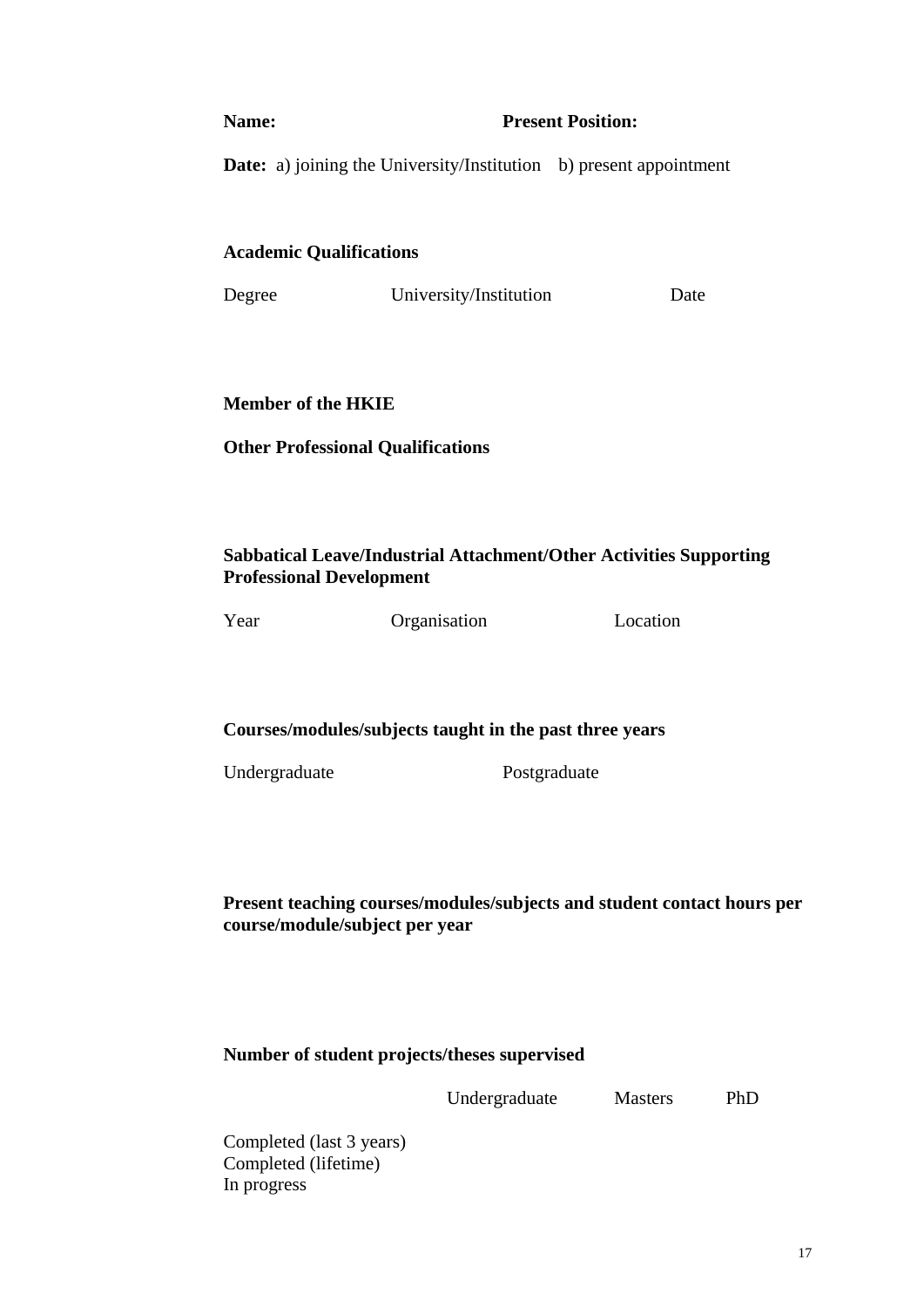**Journals** Conference (identify)

Number (last five years) Number (lifetime)

 **Consultancy** 

Number in progress Total (last five years)

**Funding** Research Non research

In progress Total (last five years)

# **Professional/Scholarly Activity**

Provide a brief description of main areas of interest - technical and research interests, offices held in professional and technical organisations etc.

# **Industrial and related experience**

Provide a brief resume.

**Signed: \_\_\_\_\_\_\_\_\_\_\_\_\_\_\_\_\_\_\_\_\_\_\_ Date: \_\_\_\_\_\_\_\_\_\_\_\_\_\_\_\_** 

 **Member of Academic Staff**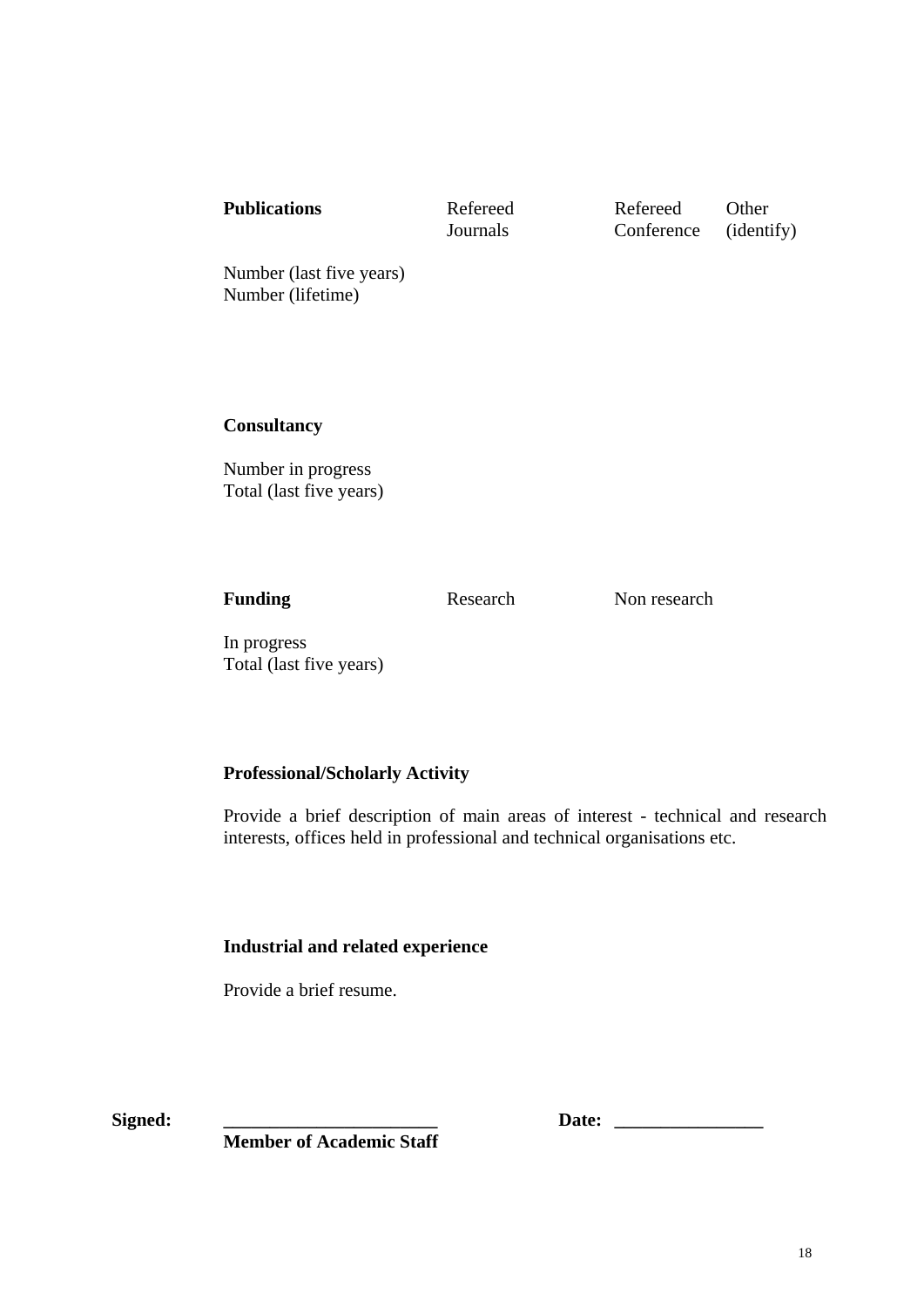## 4.4.7 **HKIE Membership and Other Professional Qualifications**

Please provide information on the percentage of academic staff members who are members of the HKIE \_\_\_\_\_\_\_\_\_%.

 Please provide information on the percentage of academic staff members who are members of relevant professional bodies  $\%$ .

## 4.4.8 **Publications**

- (i) Provide a collated list of refereed research publications over the past five years. Where multiple authors are involved, indicate the principal author by underlining or by the use of bold type. If available, the departmental research report may be sent as an alternative to completing this section.
- (ii) Please provide brief details of externally sponsored research and development and/or consultancy work undertaken by the Department during the last three years. As an alternative to completing this section, copies of the departmental research report can be sent if available.

| <b>Title</b> | <b>Sponsoring</b><br>Organisation | <b>Names of</b><br>academic staff<br>primary involved | <b>Total value of</b><br>contract and<br>period of<br>contract |
|--------------|-----------------------------------|-------------------------------------------------------|----------------------------------------------------------------|
|              |                                   |                                                       |                                                                |
|              |                                   |                                                       |                                                                |
|              |                                   |                                                       |                                                                |
|              |                                   |                                                       |                                                                |

## 4.4.9 **Academic Staff Development**

Describe the policy for ensuring the continued teaching competence and the professional development of the teaching staff. In addition, describe the policy on:

> Sabbatical Leave/Industrial Attachment Research and Development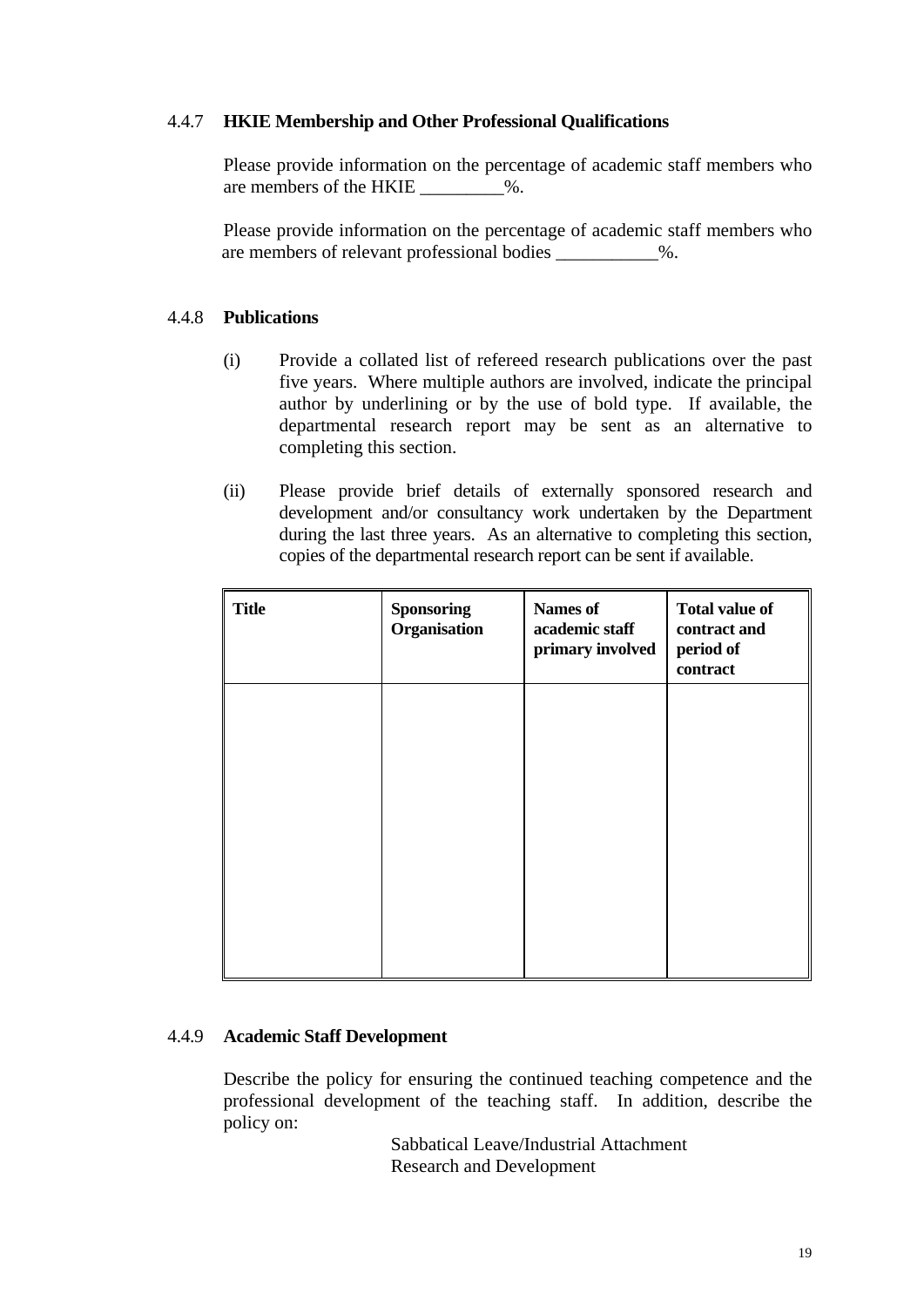## Consultancy

# 4.4.10 **Support Staff**

Please list all technical, laboratory and other support staff giving their positions, qualifications and brief details of their experience. Differentiate between permanent (P), part-time (PT) and short-term research staff (R). An additional page may be used as required.

| <b>Name</b> | <b>Qualifications</b> | <b>Experience</b> |
|-------------|-----------------------|-------------------|
|             |                       |                   |
|             |                       |                   |
|             |                       |                   |
|             |                       |                   |
|             |                       |                   |
|             |                       |                   |
|             |                       |                   |
|             |                       |                   |

# 4.4.11 **Development**

Please provide details of any proposed development, change in staff, new equipment, new facilities, etc, within the programme.

## 4.5 **Resources**

## 4.5.1 **Space**

Detail the programme facilities available and indicate any limitations that impact the ability to achieve the programme's desired outcomes. Include information for the following:

 Lecture halls Laboratories and equipment (stating the courses/modules/subjects that are relevant for the corresponding laboratories and equipment listed) **Offices** Student work areas

# 4.5.2 **Computer Facilities**

Provide details of the computer facilities available for the programme. Specify any limitations that impact the ability to achieve the programme's desired outcomes.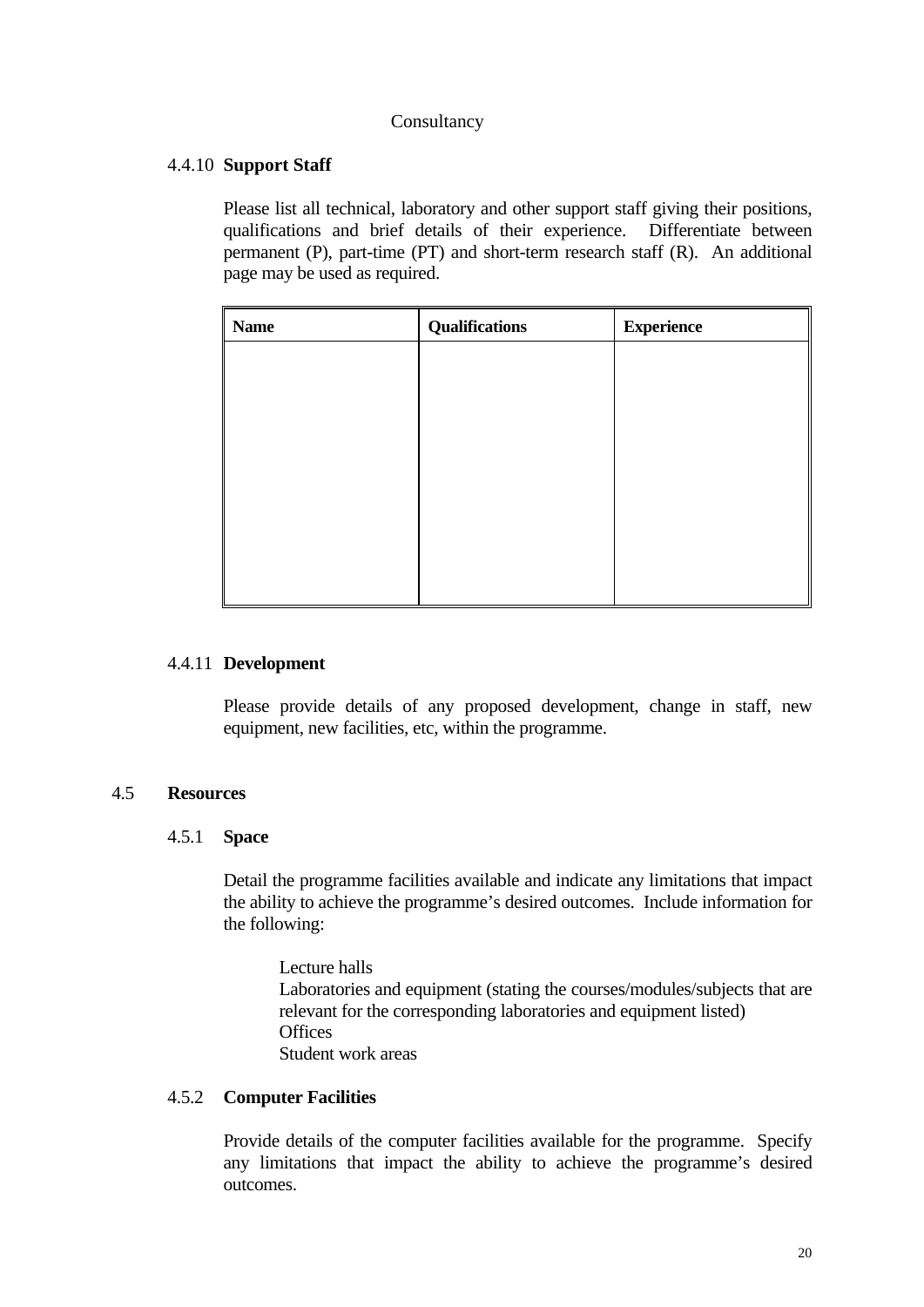# 4.5.3 **Library Facilities**

Provide details of the library facilities available for the programme. Specify any limitations that impact the ability to achieve the programme's outcomes. Include information on the adequacy of the collections and information services as it relates to the programme's desired outcomes. Include the process used to ensure that the facilities available will be prepared to meet the changing nature of the programme's needs.

## 4.5.4 **Finance**

Detail the process used to establish the programme budget. Provide evidence of the continuity of support for the programme. Include both institutional and other funding sources.

| Year                                                |  |  |
|-----------------------------------------------------|--|--|
| Category                                            |  |  |
| <b>Operating:</b>                                   |  |  |
| Teaching<br>Office supplies<br>Other<br>Maintenance |  |  |
| <b>Equipment</b> (Specify)                          |  |  |
| Maintenance                                         |  |  |
| Capital (Specify)                                   |  |  |
| <b>Others / Acquisitions</b>                        |  |  |
| HK\$<br><b>Total</b>                                |  |  |

(i) Committed to teaching and teaching support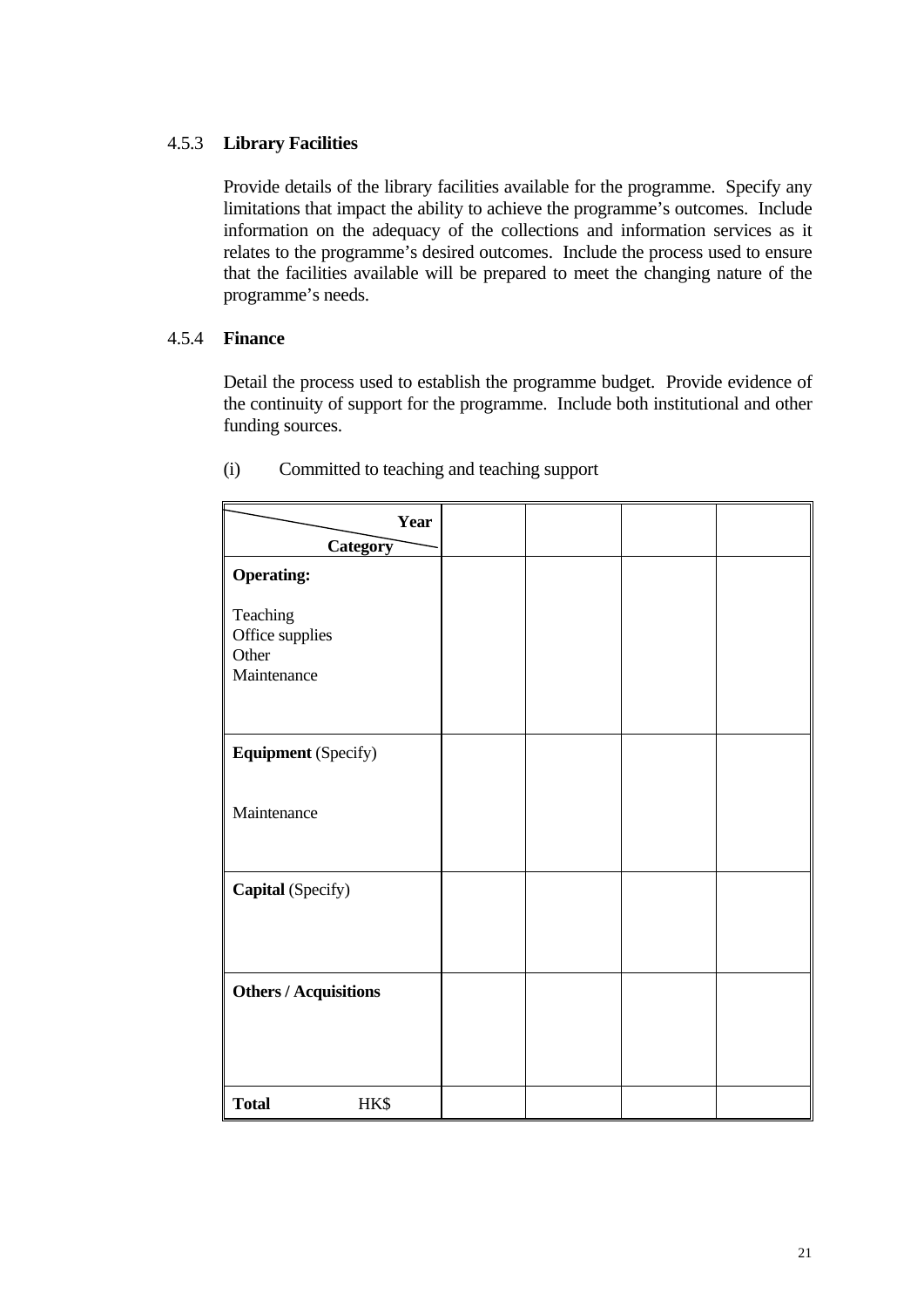## (ii) Committed to research support

| <b>Years</b><br><b>Funding Source</b> |  |  |
|---------------------------------------|--|--|
| <b>UGC</b>                            |  |  |
| <b>Other research bodies</b>          |  |  |
| <b>Industry</b>                       |  |  |
| <b>Other</b> (Specify)                |  |  |
|                                       |  |  |
|                                       |  |  |
| <b>Total</b><br>HK\$                  |  |  |

Discuss the adequacy of the budget in achieving the programme's desired outcomes. Address at least the following areas:

Facilities and equipment Academic staff development Library and information resources Support personnel

#### 4.6 **Assessment**

 Provide details of process used to assure an effective quality assurance system. Describe both the internal and external processes used.

Include at least the following:

- (a) The list of Programme Constituencies.
- (b) The process used for establishing and revising Programme Outcomes.
- (c) How the Programme Outcomes lead to the achievement of the Programme Educational Objectives.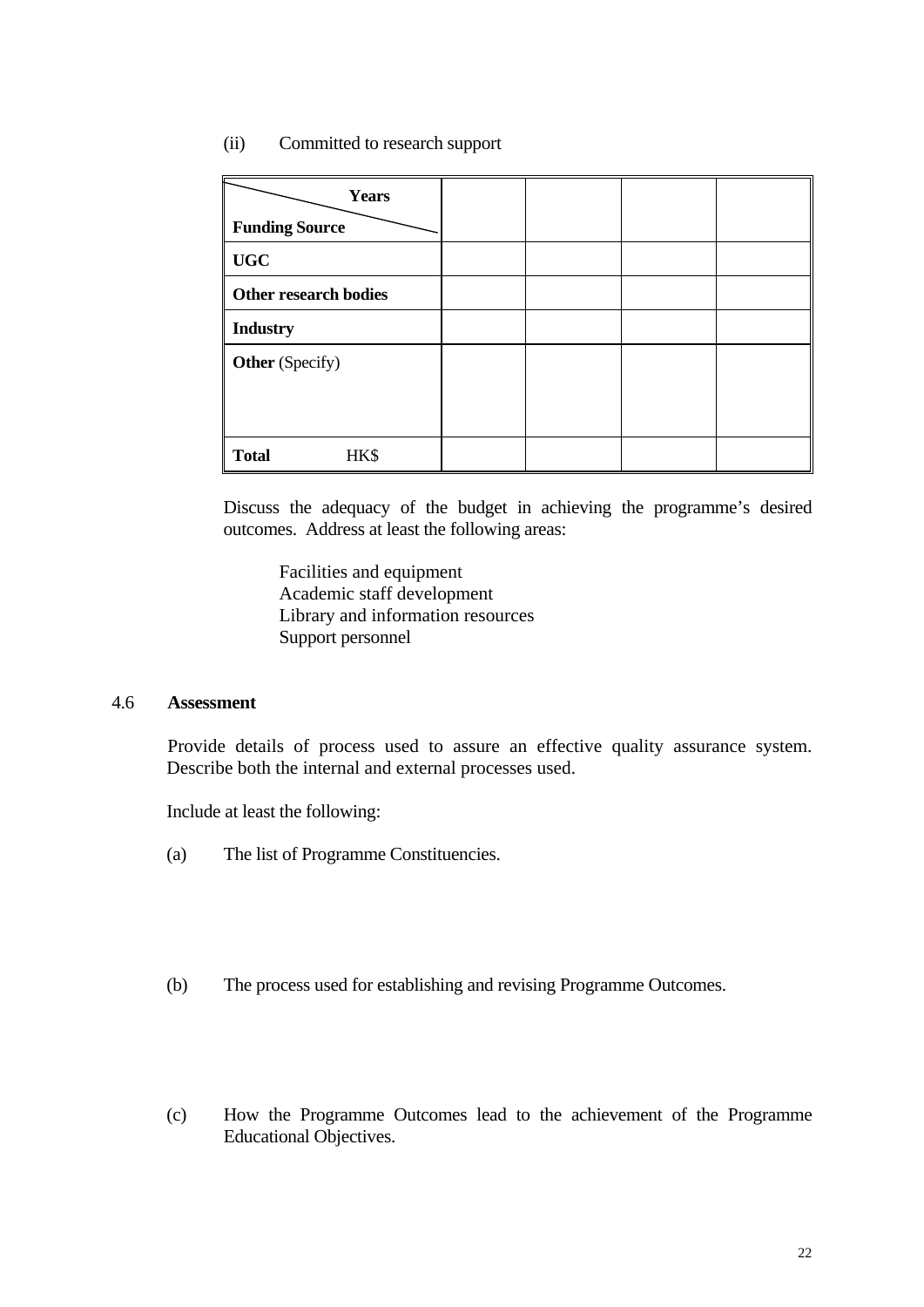- (d) Describe the relationship of the curriculum to the Programme's desired outcomes.
- (e) Describe any processes that document periodically the degree to which the intended programme outcomes are attained. Describe the level of achievement of intended programme outcomes relative to the desired levels of those outcomes. Present evidences on measurement of programme outcomes through courses/modules/subjects assessment or other activities.
- (f) Describe the information and processes commonly used in making decisions regarding programme improvements.
- (g) Describe actions taken to improve the programme since the last general review. Indicate why, i.e., the basis for taking action, and when each action was implemented and the results of the implementation.
- (h) Provide details of any advisory committees. Indicate their structure, how often they meet, and the purpose relative to setting and/or evaluating desired programme objectives and outcomes.
- (i) If external examiners are used as part of the assessment process, provide details on how often they visit the department and the objectives of their visits. If they are used as an independent assessment of the programme to which desired programme outcomes are met, how they are included in the process that establish the requirements. Please attach copies of the external examiner's reports for the past three years.